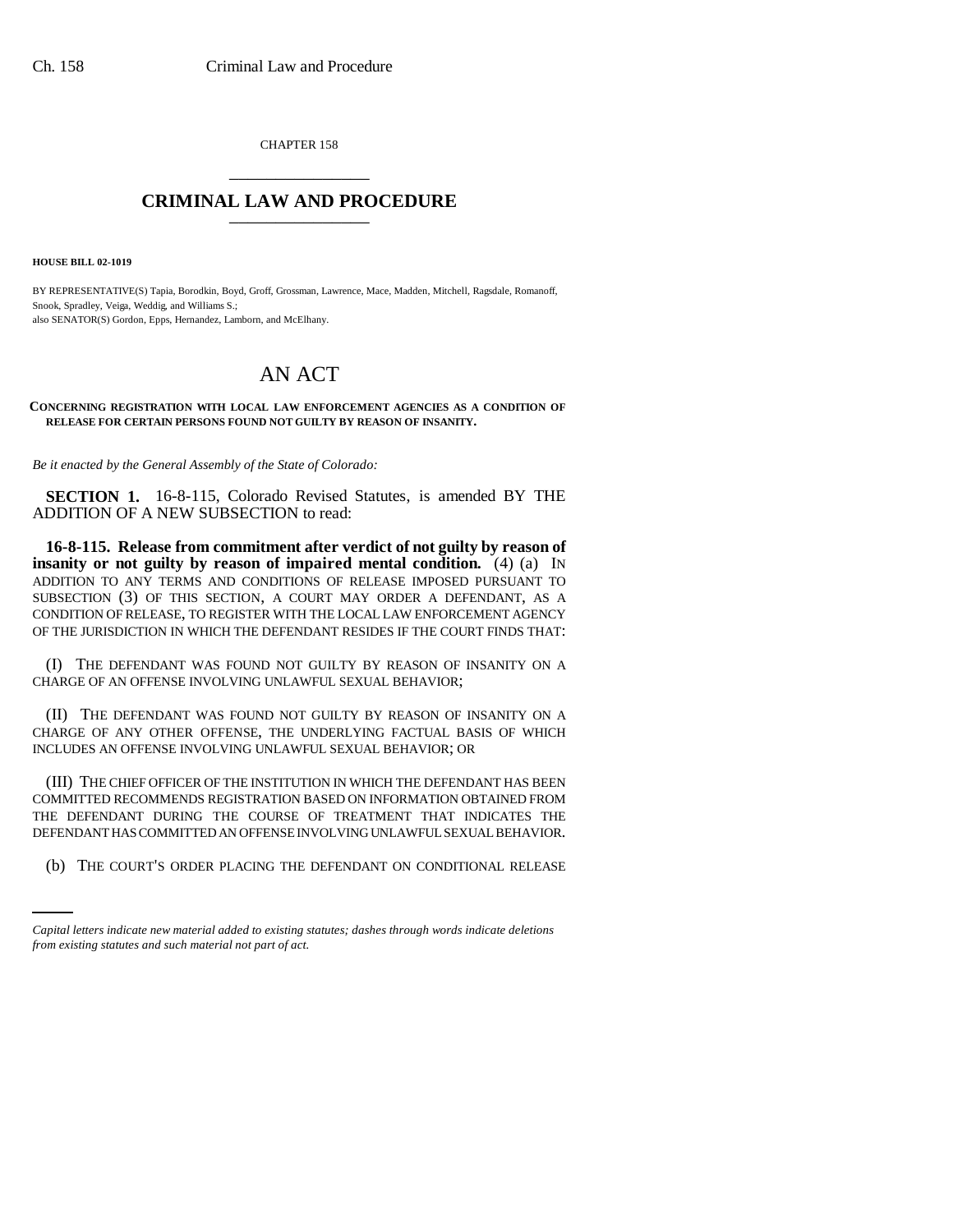SHALL INCLUDE NOTICE OF THE REQUIREMENT TO REGISTER. THE COURT'S ORDER, AT A MINIMUM, SHALL SPECIFY:

(I) THE TIME PERIOD FOLLOWING RELEASE WITHIN WHICH THE DEFENDANT SHALL REGISTER WITH THE LOCAL LAW ENFORCEMENT AGENCY;

(II) THE TIME PERIOD FOLLOWING A CHANGE OF RESIDENCE WITHIN WHICH THE DEFENDANT SHALL REREGISTER WITH THE LOCAL LAW ENFORCEMENT AGENCY OF THE JURISDICTION IN WHICH THE DEFENDANT RESIDES;

(III) THE FREQUENCY WITH WHICH THE DEFENDANT MUST REREGISTER WITH THE LOCAL LAW ENFORCEMENT AGENCY OF THE JURISDICTION IN WHICH THE DEFENDANT RESIDES TO PROVIDE A PERIODIC VERIFICATION OF THE DEFENDANT'S LOCATION;

(IV) ANY OTHER CIRCUMSTANCES UNDER WHICH THE DEFENDANT MUST REREGISTER WITH THE LOCAL LAW ENFORCEMENT AGENCY OF THE JURISDICTION IN WHICH THE DEFENDANT RESIDES.

(c) PRIOR TO RELEASE OF ANY DEFENDANT WHO IS REQUIRED TO REGISTER AS A CONDITION OF RELEASE PURSUANT TO THIS SUBSECTION (4), THE DEPARTMENT OF HUMAN SERVICES SHALL OBTAIN FROM THE DEFENDANT THE ADDRESS AT WHICH THE DEFENDANT PLANS TO RESIDE UPON RELEASE. AT LEAST TWO DAYS PRIOR TO RELEASE OF THE DEFENDANT, THE DEPARTMENT OF HUMAN SERVICES SHALL NOTIFY THE LOCAL LAW ENFORCEMENT AGENCY OF THE JURISDICTION IN WHICH THE DEFENDANT PLANS TO RESIDE UPON RELEASE AND THE COLORADO BUREAU OF INVESTIGATION OF THE ANTICIPATED RELEASE OF THE DEFENDANT AND SHALL PROVIDE TO THE LOCAL LAW ENFORCEMENT AGENCY AND THE COLORADO BUREAU OF INVESTIGATION THE ADDRESS AT WHICH THE DEFENDANT PLANS TO RESIDE, A COPY OF THE COURT ORDER ESTABLISHING THE CONDITION TO REGISTER PURSUANT TO THIS SECTION, AND ANY OTHER PERTINENT INFORMATION CONCERNING THE DEFENDANT.

(d) IF THE DEFENDANT PLANS TO RESIDE WITHIN THE CORPORATE LIMITS OF ANY CITY, TOWN, OR CITY AND COUNTY, THE DEFENDANT SHALL REGISTER AT THE OFFICE OF THE CHIEF LAW ENFORCEMENT OFFICER OF THE CITY, TOWN, OR CITY AND COUNTY. IF THE DEFENDANT PLANS TO RESIDE OUTSIDE OF SUCH CORPORATE LIMITS, THE DEFENDANT SHALL REGISTER AT THE OFFICE OF THE COUNTY SHERIFF OF THE COUNTY IN WHICH THE DEFENDANT PLANS TO RESIDE.

(e) A DEFENDANT WHO REGISTERS WITH A LOCAL LAW ENFORCEMENT AGENCY AS A CONDITION OF RELEASE PURSUANT TO THIS SUBSECTION (4) SHALL REGISTER USING FORMS PROVIDED BY THE LOCAL LAW ENFORCEMENT AGENCY AND SHALL PROVIDE THE INFORMATION REQUESTED BY THE LOCAL LAW ENFORCEMENT AGENCY, INCLUDING AT A MINIMUM A PHOTOGRAPH AND A COMPLETE SET OF FINGERPRINTS.

(f) THE LOCAL LAW ENFORCEMENT AGENCY SHALL TRANSMIT ANY REGISTRATIONS RECEIVED PURSUANT TO PARAGRAPH (e) OF THIS SUBSECTION (4) TO THE COLORADO BUREAU OF INVESTIGATION WITHIN THREE BUSINESS DAYS FOLLOWING RECEIPT. THE COLORADO BUREAU OF INVESTIGATION SHALL INCLUDE ANY REGISTRATION INFORMATION RECEIVED PURSUANT TO THIS SECTION IN THE CENTRAL REGISTRY ESTABLISHED PURSUANT TO SECTION 18-3-412.5, C.R.S., AND SHALL SPECIFY THAT THE INFORMATION APPLIES TO A DEFENDANT REQUIRED TO REGISTER AS A CONDITION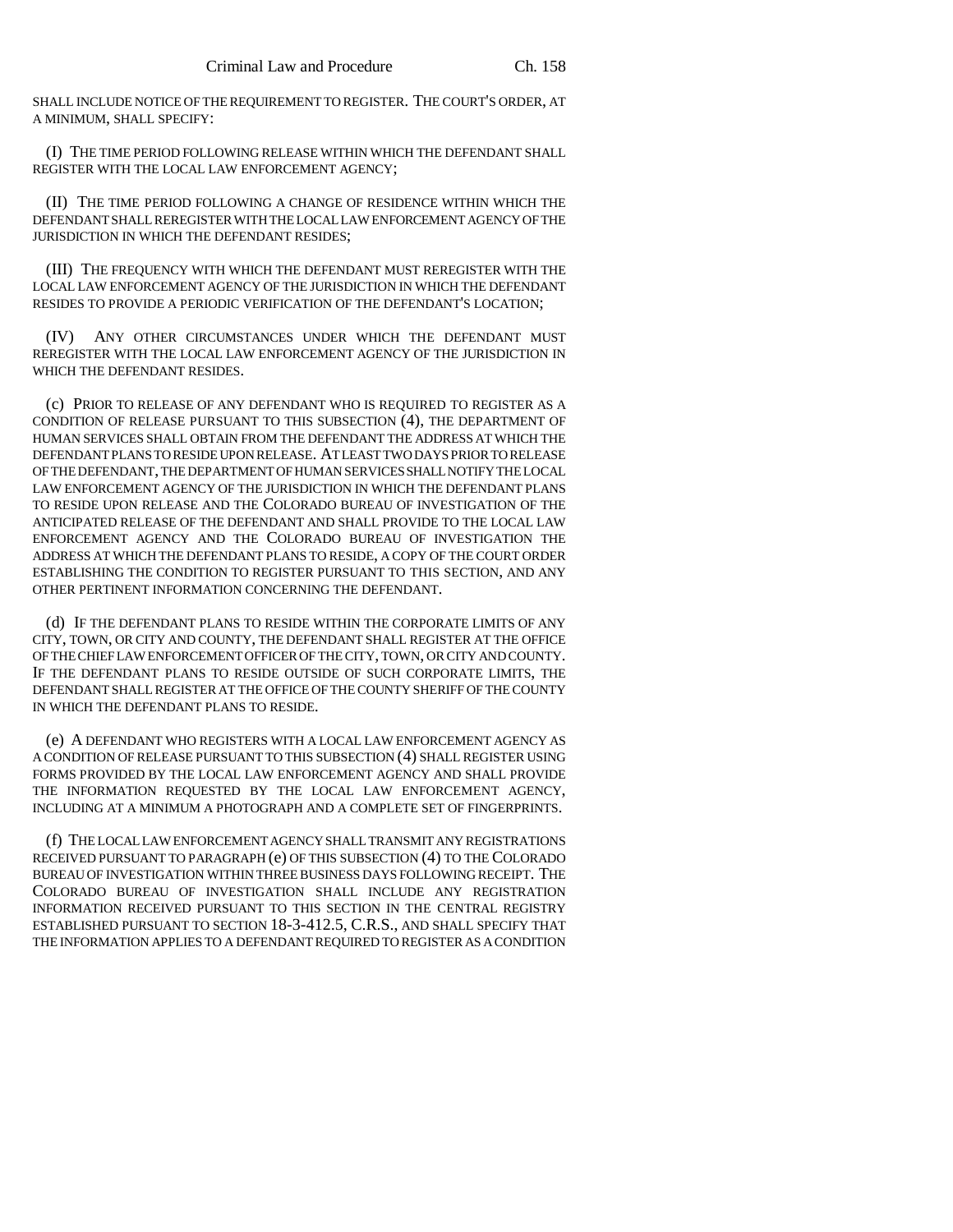### Ch. 158 Criminal Law and Procedure

OF RELEASE PURSUANT TO THIS SECTION. THE FORMS COMPLETED BY DEFENDANTS REQUIRED TO REGISTER AS A CONDITION OF RELEASE PURSUANT TO THIS SUBSECTION (4) SHALL BE CONFIDENTIAL AND SHALL NOT BE OPEN TO INSPECTION EXCEPT AS PROVIDED IN PARAGRAPH (e) OF SUBSECTION (3) OF THIS SECTION AND EXCEPT AS PROVIDED FOR RELEASE OF INFORMATION TO THE PUBLIC PURSUANT TO SECTION 18-3-412.5 (6.5), C.R.S.

(g) AS USED IN THIS SUBSECTION (4), "AN OFFENSE INVOLVING UNLAWFUL SEXUAL BEHAVIOR" MEANS ANY OF THE FOLLOWING OFFENSES:

(I) (A) SEXUAL ASSAULT, IN VIOLATION OF SECTION 18-3-402, C.R.S.; OR

(B) SEXUAL ASSAULT IN THE FIRST DEGREE, IN VIOLATION OF SECTION 18-3-402, C.R.S., AS IT EXISTED PRIOR TO JULY 1, 2000;

(II) SEXUAL ASSAULT IN THE SECOND DEGREE, IN VIOLATION OF SECTION 18-3-403, C.R.S., AS IT EXISTED PRIOR TO JULY 1, 2000;

(III) (A) UNLAWFUL SEXUAL CONTACT, IN VIOLATION OF SECTION 18-3-404, C.R.S.; OR

(B) SEXUAL ASSAULT IN THE THIRD DEGREE, IN VIOLATION OF SECTION 18-3-404, C.R.S., AS IT EXISTED PRIOR TO JULY 1, 2000;

(IV) SEXUAL ASSAULT ON A CHILD, IN VIOLATION OF SECTION 18-3-405, C.R.S.;

(V) SEXUAL ASSAULT ON A CHILD BY ONE IN A POSITION OF TRUST, IN VIOLATION OF SECTION 18-3-405.3, C.R.S.;

(VI) SEXUAL ASSAULT ON A CLIENT BY A PSYCHOTHERAPIST, IN VIOLATION OF SECTION 18-3-405.5, C.R.S.;

(VII) ENTICEMENT OF A CHILD, IN VIOLATION OF SECTION 18-3-305, C.R.S.;

(VIII) INCEST, IN VIOLATION OF SECTION 18-6-301, C.R.S.;

(IX) AGGRAVATED INCEST, IN VIOLATION OF SECTION 18-6-302, C.R.S.;

(X) TRAFFICKING IN CHILDREN, IN VIOLATION OF SECTION 18-6-402, C.R.S.;

(XI) SEXUAL EXPLOITATION OF CHILDREN, IN VIOLATION OF SECTION 18-6-403, C.R.S.;

(XII) PROCUREMENT OF A CHILD FOR SEXUAL EXPLOITATION, IN VIOLATION OF SECTION 18-6-404, C.R.S.;

(XIII) INDECENT EXPOSURE, IN VIOLATION OF SECTION 18-7-302, C.R.S.;

(XIV) SOLICITING FOR CHILD PROSTITUTION, IN VIOLATION OF SECTION 18-7-402, C.R.S.;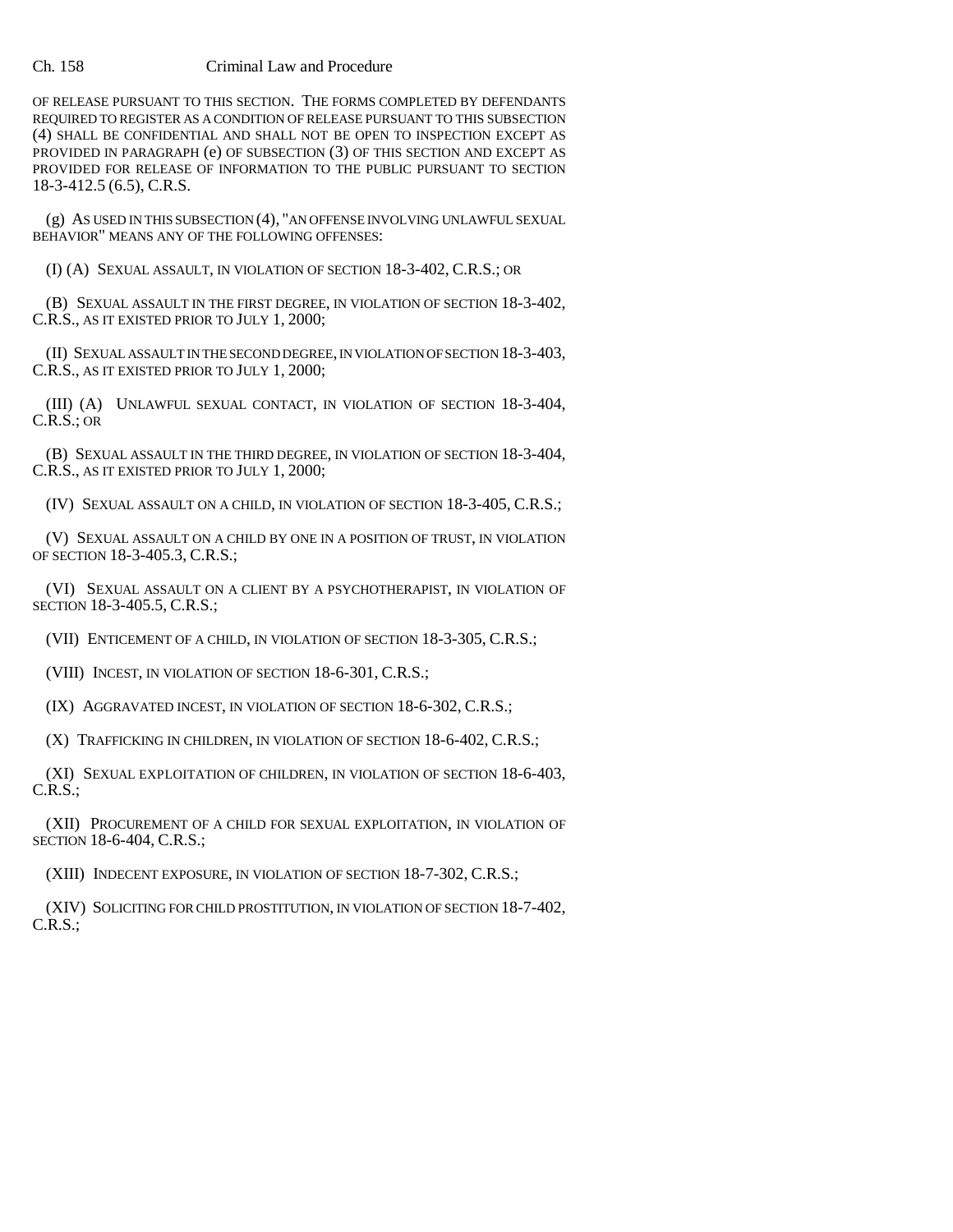(XV) PANDERING OF A CHILD, IN VIOLATION OF SECTION 18-7-403, C.R.S.;

(XVI) PROCUREMENT OF A CHILD, IN VIOLATION OF SECTION 18-7-403.5, C.R.S.;

(XVII) KEEPING A PLACE OF CHILD PROSTITUTION, IN VIOLATION OF SECTION 18-7-404, C.R.S.;

(XVIII) PIMPING OF A CHILD, IN VIOLATION OF SECTION 18-7-405, C.R.S.;

(XIX) INDUCEMENT OF CHILD PROSTITUTION, IN VIOLATION OF SECTION 18-7-405.5, C.R.S.;

(XX) PATRONIZING A PROSTITUTED CHILD, IN VIOLATION OF SECTION 18-7-406, C.R.S.; OR

(XXI) CRIMINAL ATTEMPT, CONSPIRACY, OR SOLICITATION TO COMMIT ANY OF THE OFFENSES SPECIFIED IN THIS PARAGRAPH (g).

(h) ANY CONDITION IMPOSED PURSUANT TO THIS SUBSECTION (4) SHALL BE IN ADDITION TO ANY CONDITIONS THAT MAY BE IMPOSED PURSUANT TO SUBSECTION (3) OF THIS SECTION AND SHALL BE SUBJECT TO MONITORING, REVIEW, AND ENFORCEMENT IN THE SAME MANNER AS ANY CONDITION IMPOSED PURSUANT TO SUBSECTION (3) OF THIS SECTION.

(i) (I) ANY DEFENDANT REQUIRED TO REGISTER AS A CONDITION OF RELEASE PURSUANT TO THIS SUBSECTION (4), UPON COMPLETION OF A PERIOD OF NOT LESS THAN TWENTY YEARS FROM THE DATE THE DEFENDANT IS PLACED ON CONDITIONAL RELEASE, MAY PETITION THE DISTRICT COURT FOR AN ORDER THAT DISCONTINUES THE REQUIREMENT FOR SUCH REGISTRATION AND REMOVES THE DEFENDANT'S NAME FROM THE CENTRAL REGISTRY ESTABLISHED PURSUANT TO SECTION 18-3-412.5,C.R.S. THE COURT MAY ISSUE SUCH ORDER ONLY IF THE COURT MAKES WRITTEN FINDINGS OF FACT THAT THE DEFENDANT HAS NEITHER BEEN CONVICTED NOR FOUND NOT GUILTY BY REASON OF INSANITY OF AN OFFENSE INVOLVING UNLAWFUL SEXUAL BEHAVIOR SUBSEQUENT TO HIS OR HER CONDITIONAL RELEASE AND THAT THE DEFENDANT WOULD NOT POSE AN UNDUE THREAT TO THE COMMUNITY IF ALLOWED TO LIVE IN THE COMMUNITY WITHOUT REGISTRATION.

(II) UPON THE FILING OF A PETITION PURSUANT TO THIS PARAGRAPH (i), THE COURT SHALL SET A DATE FOR A HEARING ON THE PETITION. THE DEFENDANT SHALL NOTIFY THE LOCAL LAW ENFORCEMENT AGENCY WITH WHICH THE DEFENDANT IS REQUIRED TO REGISTER AND THE PROSECUTING ATTORNEY FOR THE JURISDICTION IN WHICH THE LOCAL LAW ENFORCEMENT AGENCY IS LOCATED OF THE FILING OF THE PETITION AND THE HEARING DATE. UPON THE VICTIM'S REQUEST, THE COURT SHALL NOTIFY THE VICTIM OF THE FILING OF THE PETITION AND THE HEARING DATE. AT THE HEARING, THE COURT SHALL GIVE OPPORTUNITY TO THE VICTIM TO PROVIDE WRITTEN OR ORAL TESTIMONY. IF THE COURT ENTERS AN ORDER DISCONTINUING THE DEFENDANT'S DUTY TO REGISTER, THE DEFENDANT SHALL SEND A COPY OF THE ORDER TO THE LOCAL LAW ENFORCEMENT AGENCY AND THE COLORADO BUREAU OF INVESTIGATION.

**SECTION 2.** 16-8-118, Colorado Revised Statutes, is amended BY THE ADDITION OF A NEW SUBSECTION to read: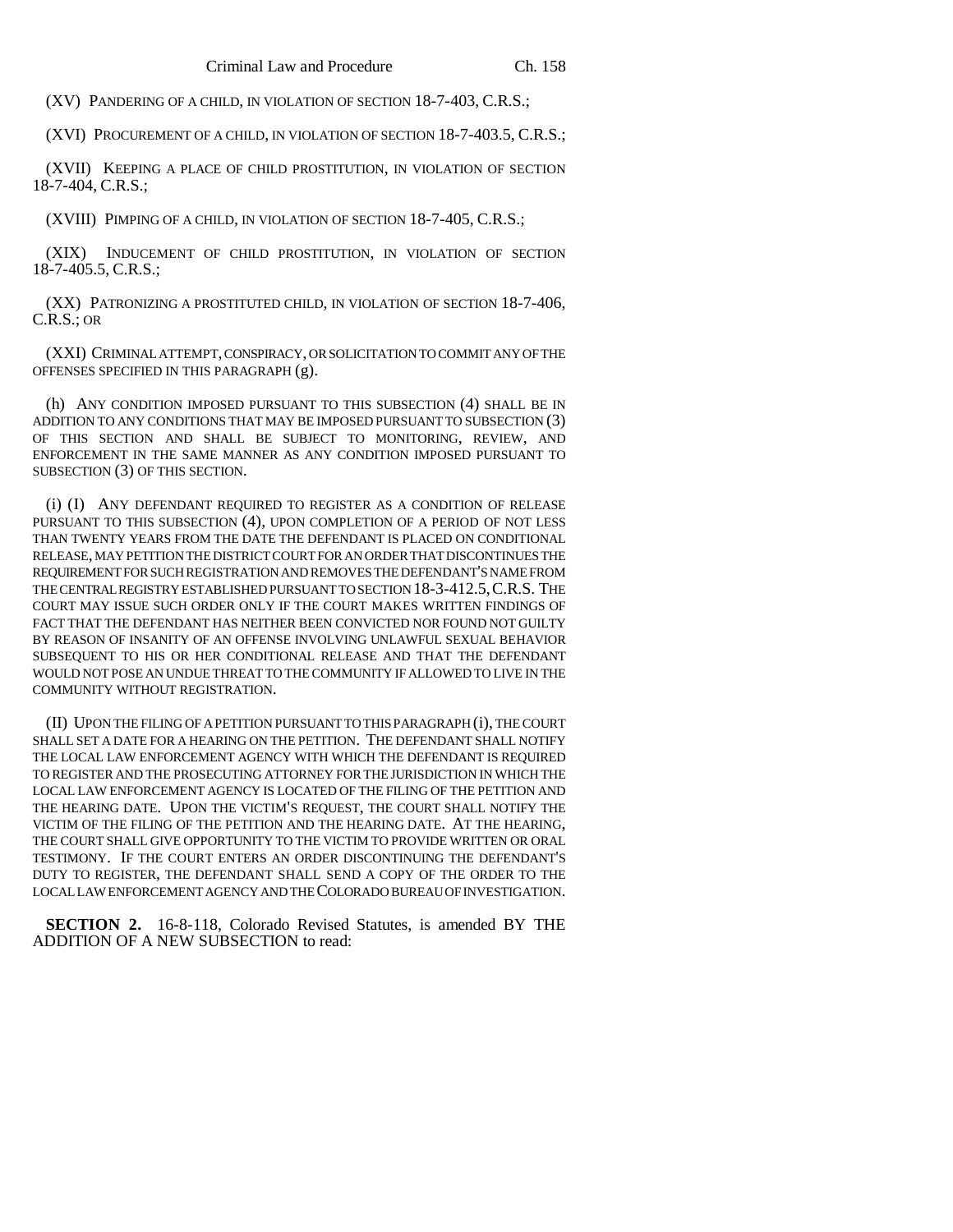#### Ch. 158 Criminal Law and Procedure

**16-8-118. Temporary removal for treatment and rehabilitation.** (2) (a) A COURT MAY ORDER ANY DEFENDANT WHO RECEIVES TREATMENT AND REHABILITATION ACTIVITIES INVOLVING TEMPORARY PHYSICAL REMOVAL OF THE DEFENDANT FROM THE INSTITUTION TO REGISTER WITH THE LOCAL LAW ENFORCEMENT AGENCY OF THE JURISDICTION IN WHICH THE DEFENDANT RESIDES IF THE COURT FINDS THAT:

(I) THE DEFENDANT WAS FOUND NOT GUILTY BY REASON OF INSANITY ON A CHARGE OF AN OFFENSE INVOLVING UNLAWFUL SEXUAL BEHAVIOR;

(II) THE DEFENDANT WAS FOUND NOT GUILTY BY REASON OF INSANITY ON A CHARGE OF ANY OTHER OFFENSE, THE UNDERLYING FACTUAL BASIS OF WHICH INCLUDES AN OFFENSE INVOLVING UNLAWFUL SEXUAL BEHAVIOR; OR

(III) THE CHIEF OFFICER OF THE INSTITUTION IN WHICH THE DEFENDANT HAS BEEN COMMITTED RECOMMENDS REGISTRATION BASED ON INFORMATION OBTAINED FROM THE DEFENDANT DURING THE COURSE OF TREATMENT THAT INDICATES THE DEFENDANT HAS COMMITTED AN OFFENSE INVOLVING UNLAWFUL SEXUAL BEHAVIOR.

(b) PRIOR TO TEMPORARY PHYSICAL REMOVAL FROM THE INSTITUTION OF ANY DEFENDANT WHO IS REQUIRED TO REGISTER PURSUANT TO THIS SUBSECTION (2), THE DEPARTMENT OF HUMAN SERVICES SHALL OBTAIN FROM THE DEFENDANT THE ADDRESS AT WHICH THE DEFENDANT PLANS TO RESIDE AND SHALL NOTIFY THE LOCAL LAW ENFORCEMENT AGENCY OF THE JURISDICTION IN WHICH THE DEFENDANT PLANS TO RESIDE AND THE COLORADO BUREAU OF INVESTIGATION AS PROVIDED IN SECTION 16-8-115 (4) (c).

(c) ANY DEFENDANT REQUIRED TO REGISTER PURSUANT TO THIS SUBSECTION (2) SHALL REGISTER AS PROVIDED IN SECTION 16-8-115 (4). THE LOCAL LAW ENFORCEMENT AGENCY SHALL TRANSMIT ANY REGISTRATIONS RECEIVED PURSUANT TO THIS SUBSECTION (2) TO THE COLORADO BUREAU OF INVESTIGATION WITHIN THREE BUSINESS DAYS FOLLOWING RECEIPT. THE COLORADO BUREAU OF INVESTIGATION SHALL INCLUDE ANY REGISTRATION INFORMATION RECEIVED PURSUANT TO THIS SECTION IN THE CENTRAL REGISTRY ESTABLISHED PURSUANT TO SECTION 18-3-412.5, C.R.S., AND SHALL SPECIFY THAT THE INFORMATION APPLIES TO A DEFENDANT REQUIRED TO REGISTER AS A CONDITION OF TEMPORARY PHYSICAL REMOVAL FROM AN INSTITUTION. THE FORMS COMPLETED BY DEFENDANTS REQUIRED TO REGISTER PURSUANT TO THIS SUBSECTION (2) SHALL BE CONFIDENTIAL AND SHALL NOT BE OPEN TO INSPECTION EXCEPT AS OTHERWISE PROVIDED IN SECTION 16-8-115 (3) (e) FOR INFORMATION PERTAINING TO PERSONS GRANTED CONDITIONAL RELEASE AND EXCEPT AS PROVIDED FOR RELEASE OF INFORMATION TO THE PUBLIC PURSUANT TO SECTION 18-3-412.5 (6.5), C.R.S.

(d) (I) ANY DEFENDANT REQUIRED TO REGISTER PURSUANT TO THIS SUBSECTION (2), UPON COMPLETION OF A PERIOD OF NOT LESS THAN TWENTY YEARS FROM THE DATE THE DEFENDANT BEGINS RECEIVING TREATMENT AND REHABILITATION ACTIVITIES INVOLVING TEMPORARY PHYSICAL REMOVAL OF THE DEFENDANT FROM THE INSTITUTION, MAY PETITION THE DISTRICT COURT FOR AN ORDER THAT DISCONTINUES THE REQUIREMENT FOR SUCH REGISTRATION AND REMOVES THE DEFENDANT'S NAME FROM THE CENTRAL REGISTRY ESTABLISHED PURSUANT TO SECTION 18-3-412.5,C.R.S. THE COURT MAY ISSUE SUCH ORDER ONLY IF THE COURT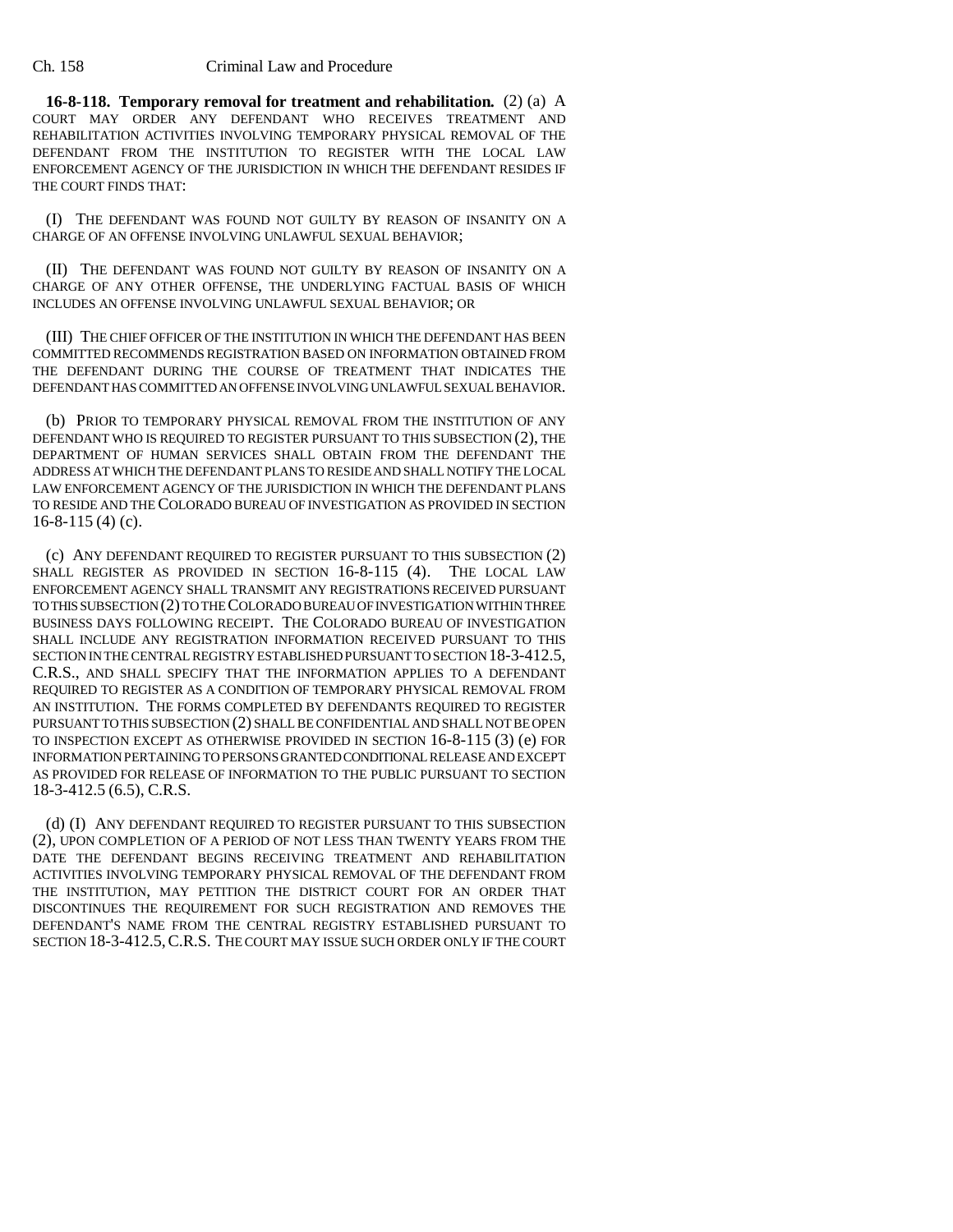MAKES WRITTEN FINDINGS OF FACT THAT THE DEFENDANT HAS NEITHER BEEN CONVICTED NOR FOUND NOT GUILTY BY REASON OF INSANITY OF AN OFFENSE INVOLVING UNLAWFUL SEXUAL BEHAVIOR SUBSEQUENT TO SUCH TEMPORARY REMOVAL AND THAT THE DEFENDANT WOULD NOT POSE AN UNDUE THREAT TO THE COMMUNITY IF ALLOWED TO LIVE IN THE COMMUNITY WITHOUT REGISTRATION.

(II) UPON THE FILING OF A PETITION PURSUANT TO THIS PARAGRAPH (d), THE COURT SHALL SET A DATE FOR A HEARING ON THE PETITION. THE DEFENDANT SHALL NOTIFY THE LOCAL LAW ENFORCEMENT AGENCY WITH WHICH THE DEFENDANT IS REQUIRED TO REGISTER AND THE PROSECUTING ATTORNEY FOR THE JURISDICTION IN WHICH THE LOCAL LAW ENFORCEMENT AGENCY IS LOCATED OF THE FILING OF THE PETITION AND THE HEARING DATE. UPON THE VICTIM'S REQUEST, THE COURT SHALL NOTIFY THE VICTIM OF THE FILING OF THE PETITION AND THE HEARING DATE. AT THE HEARING, THE COURT SHALL GIVE OPPORTUNITY TO THE VICTIM TO PROVIDE WRITTEN OR ORAL TESTIMONY. IF THE COURT ENTERS AN ORDER DISCONTINUING THE DEFENDANT'S DUTY TO REGISTER, THE DEFENDANT SHALL SEND A COPY OF THE ORDER TO THE LOCAL LAW ENFORCEMENT AGENCY AND THE COLORADO BUREAU OF INVESTIGATION.

**SECTION 3.** 16-8-115.5 (1), Colorado Revised Statutes, is amended to read:

**16-8-115.5. Enforcement and revocation of conditional release from commitment.** (1) The terms and conditions imposed upon a defendant's release pursuant to section 16-8-115 (3) OR (4) may be enforced as are any other orders of court.

**SECTION 4.** 18-3-412.5 (6) (a), Colorado Revised Statutes, is amended to read:

**18-3-412.5. Sex offenders - duty to register - penalties.** (6) (a) Upon receipt of any registration form pursuant to this section, the local law enforcement agency shall retain a copy of such form and shall report that registration to the Colorado bureau of investigation in the manner and on a form prescribed by the director of the Colorado bureau of investigation. The director of the Colorado bureau of investigation shall establish a central registry of persons required to register pursuant to this section as soon as computerized resources are available. THE CENTRAL REGISTRY ESTABLISHED PURSUANT TO THIS PARAGRAPH (a) SHALL ALSO INCLUDE ANY PERSONS REQUIRED TO REGISTER AS A CONDITION OF RELEASE PURSUANT TO SECTION 16-8-115 (4), C.R.S., OR AS A CONDITION OF TEMPORARY PHYSICAL REMOVAL FROM AN INSTITUTION PURSUANT TO SECTION 16-8-118 (2), C.R.S.

**SECTION 5.** 16-22-110 (1), Colorado Revised Statutes, as enacted by Senate Bill 02-010, enacted at the Second Regular Session of the Sixty-third General Assembly, is amended to read:

**16-22-110. Colorado sex offender registry - creation - maintenance - release of information.** (1) The director of the Colorado bureau of investigation shall establish a statewide central registry of persons required to register PURSUANT TO SECTION 16-8-115 OR 16-8-118 OR as a condition of parole or pursuant to this article, to be known as the Colorado sex offender registry. The CBI shall create and maintain the sex offender registry as provided in this section. In addition, the CBI shall be the official custodian of all registration forms completed pursuant to this article and other documents associated with sex offender registration created pursuant